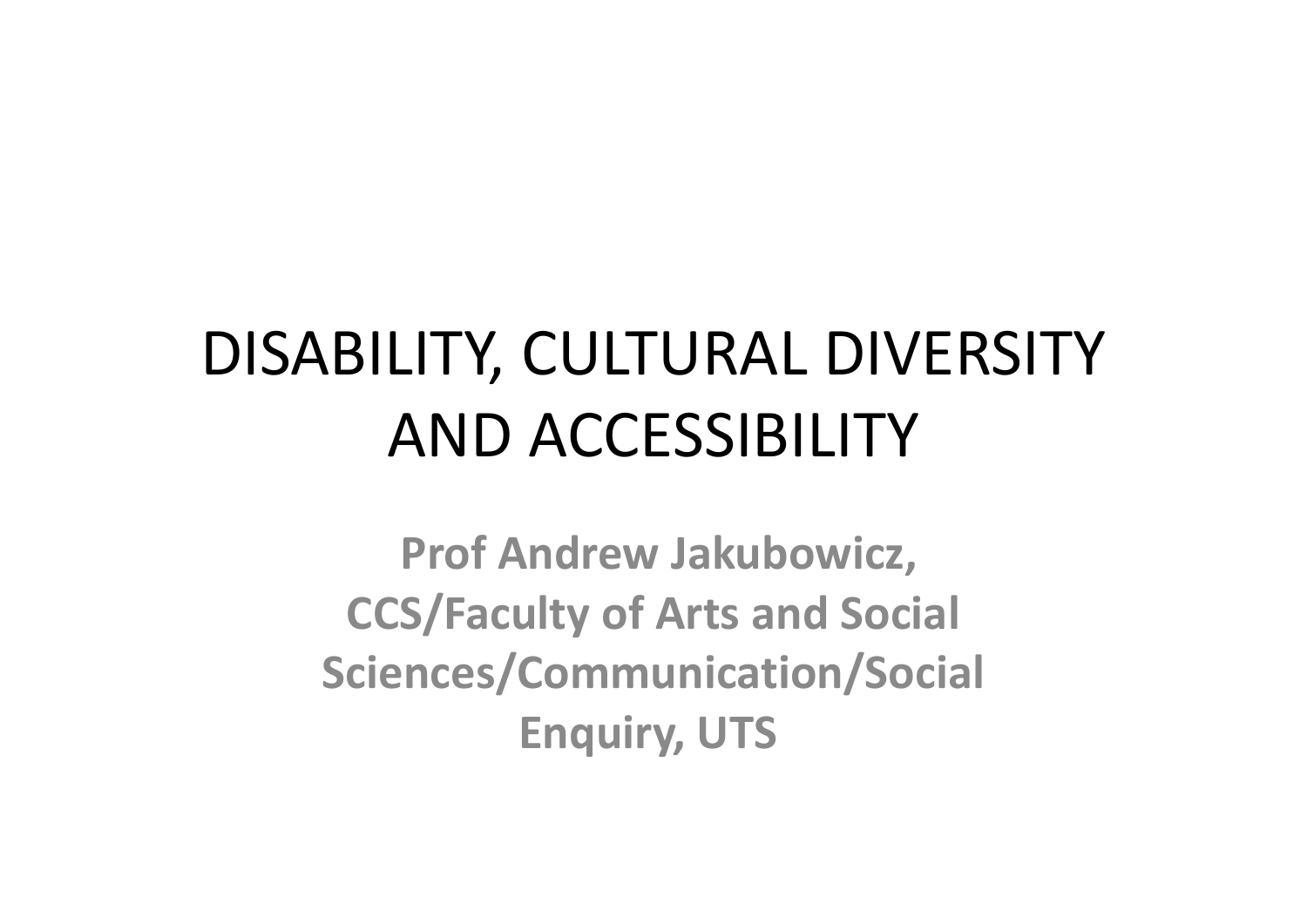#### Introduction

**A work in progress – ideas about accessibility, social inclusion and Australia's love affair with the mainstream/ Cultural [diversity](http://culturaldiversity.net.au) news experience**

**With Gov 2.0 focusing on accessibility as an issue, the politics of the term become increasingly apparent. What Gov 2.0 does not mean is accessibility as it is understood by the disability or the ethnic movement. What are the political & social issues raised by web 2.0 for social groups with less economic resources and poorer cultural capital in relation to new media & the Internet, especially as these constraints affect political access to information and decision‐making, within the context of deliberative democracy (one ostensible driver for Gov 2.0 innovation)?**



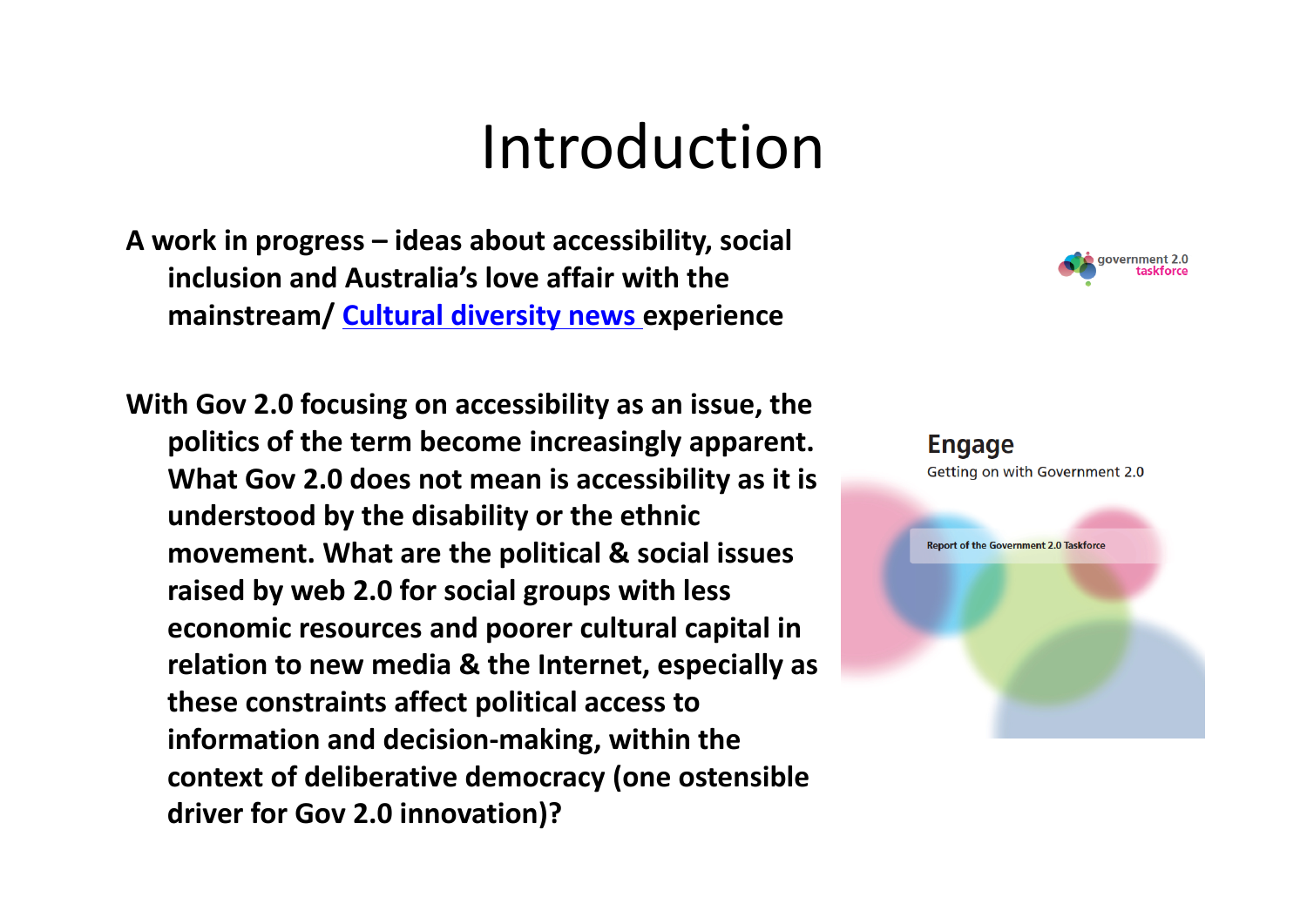• **The technologies associated with web 2.0 are critical in setting possibility parameters within the continually transforming public sphere in cyberspace; they produce both enabling and disabling outcomes. Drawing on theoretical work in media studies, cultural studies & disability studies, and the practical experience of developing <sup>a</sup> communications platform that has been required to meet W3C web accessibility initiative user agent accessibility guidelines (UAAG 2.0), the paper will then address some of the key questions posed by the Usability Professionals' Association May 2010 conference, "Embracing Cultural Diversity – User Experience Design for the World".**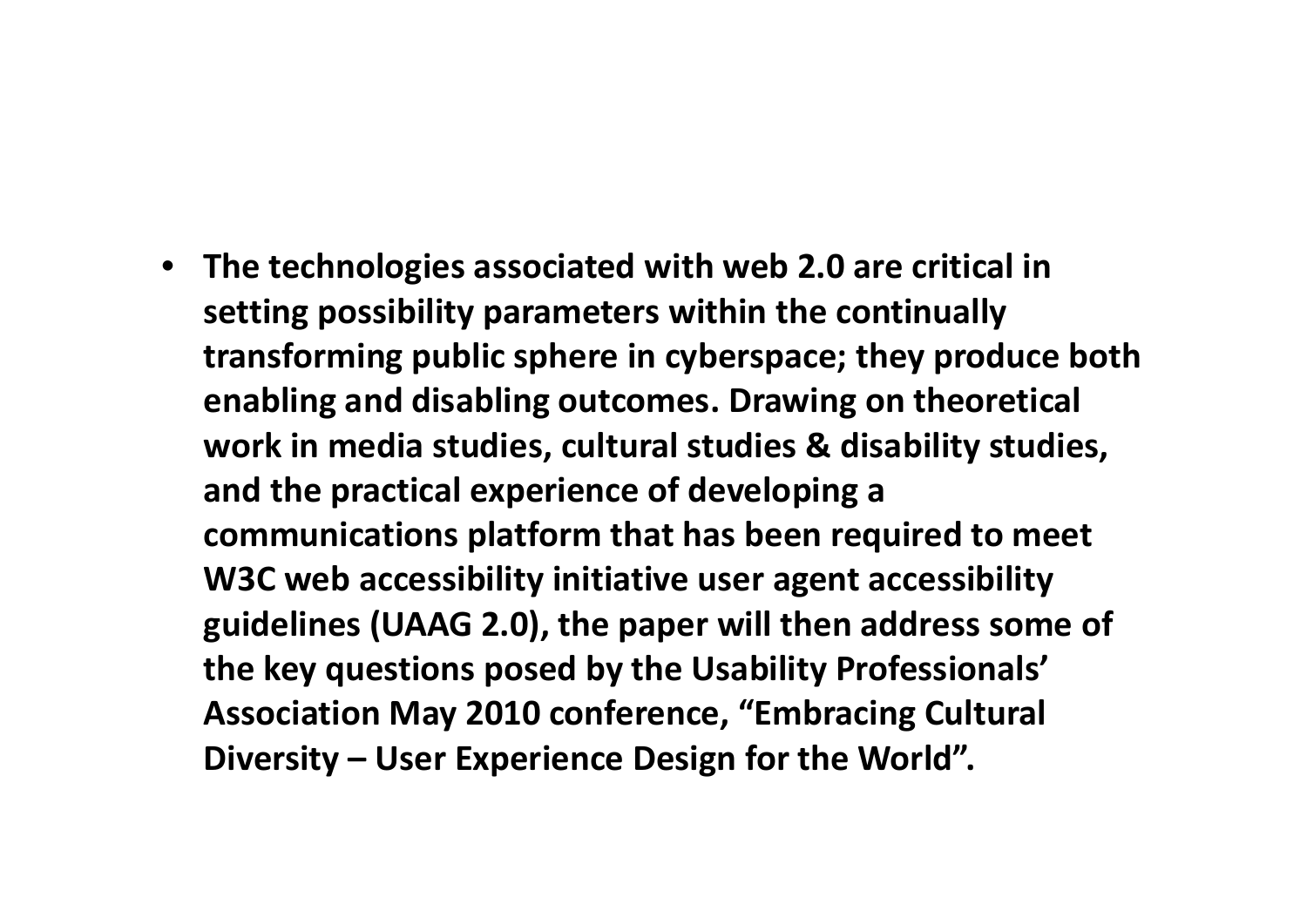### Universal design politics…

• **One of the key propositions to be tested concerns the way in which the burgeoning use of social media for eliciting user needs may, in an environment of marginalisation of minorities, further isolate such groups and reduce the purchase they have on government. These are significant issues for agencies & organisations working with the (resource, cyber‐cultural, linguistically isolated, technologically unaware) "poor".**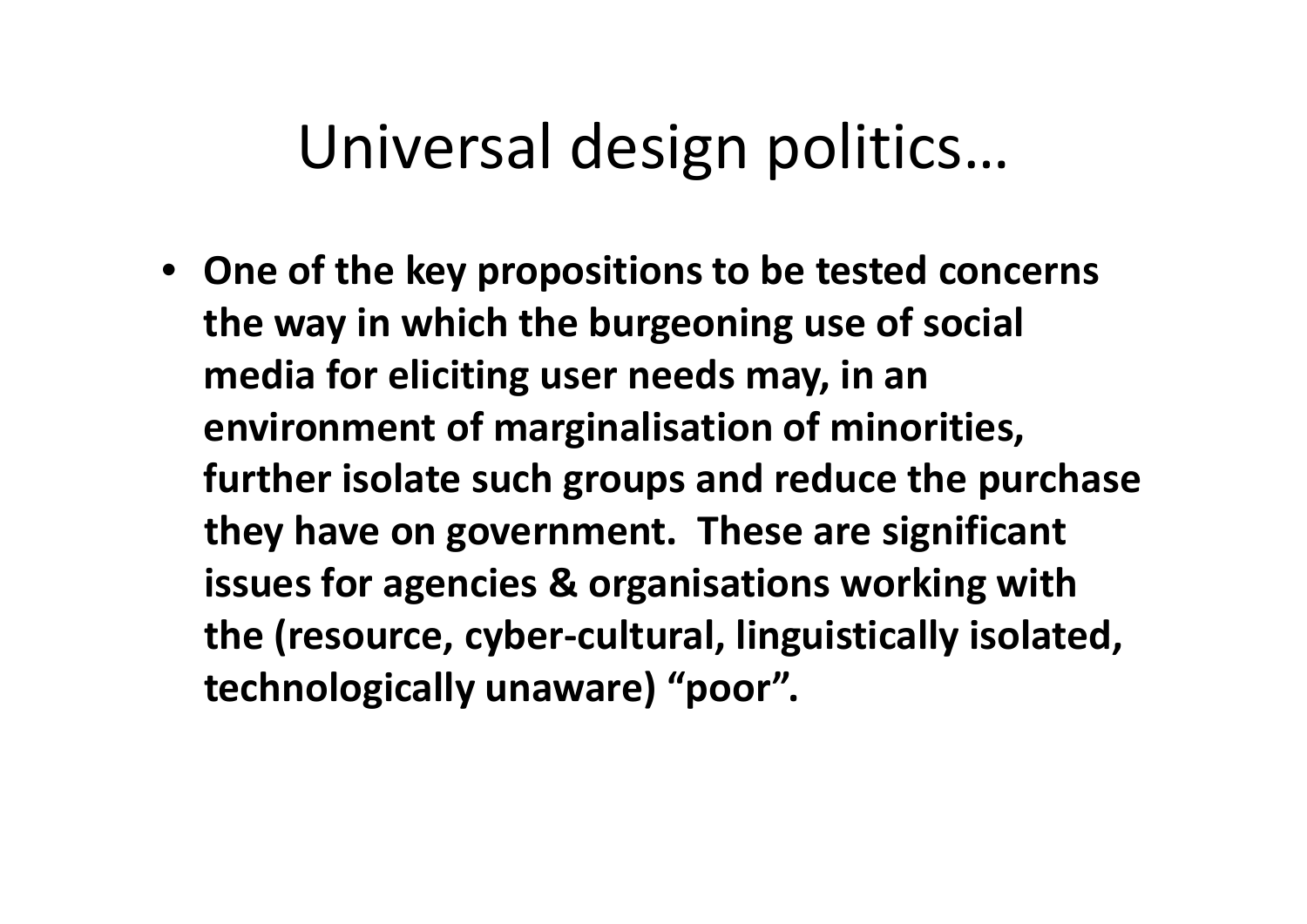# 1. A little more about Gov 2.0

- Trigger for the paper the possible meanings of accessibility
- Accessibility as <sup>a</sup> condition of information
- Accessibility as <sup>a</sup> potential of users
- Accessibility therefore as <sup>a</sup> relationship between government and community
- "Digital citizenship" is the ability to participate in society online….. [it] encourages what has elsewhere been called social inclusion" (Mossberger et al. Digital Citizenship, MIT Press, 2007.)
- "The philosophy of Gov2 is to encourage participation at all levels by <sup>a</sup> wide cross‐section of the community" (Kingston 2010 [online](http://gov2.net.au/blog/2009/12/07/draftreport/#comment-13028)).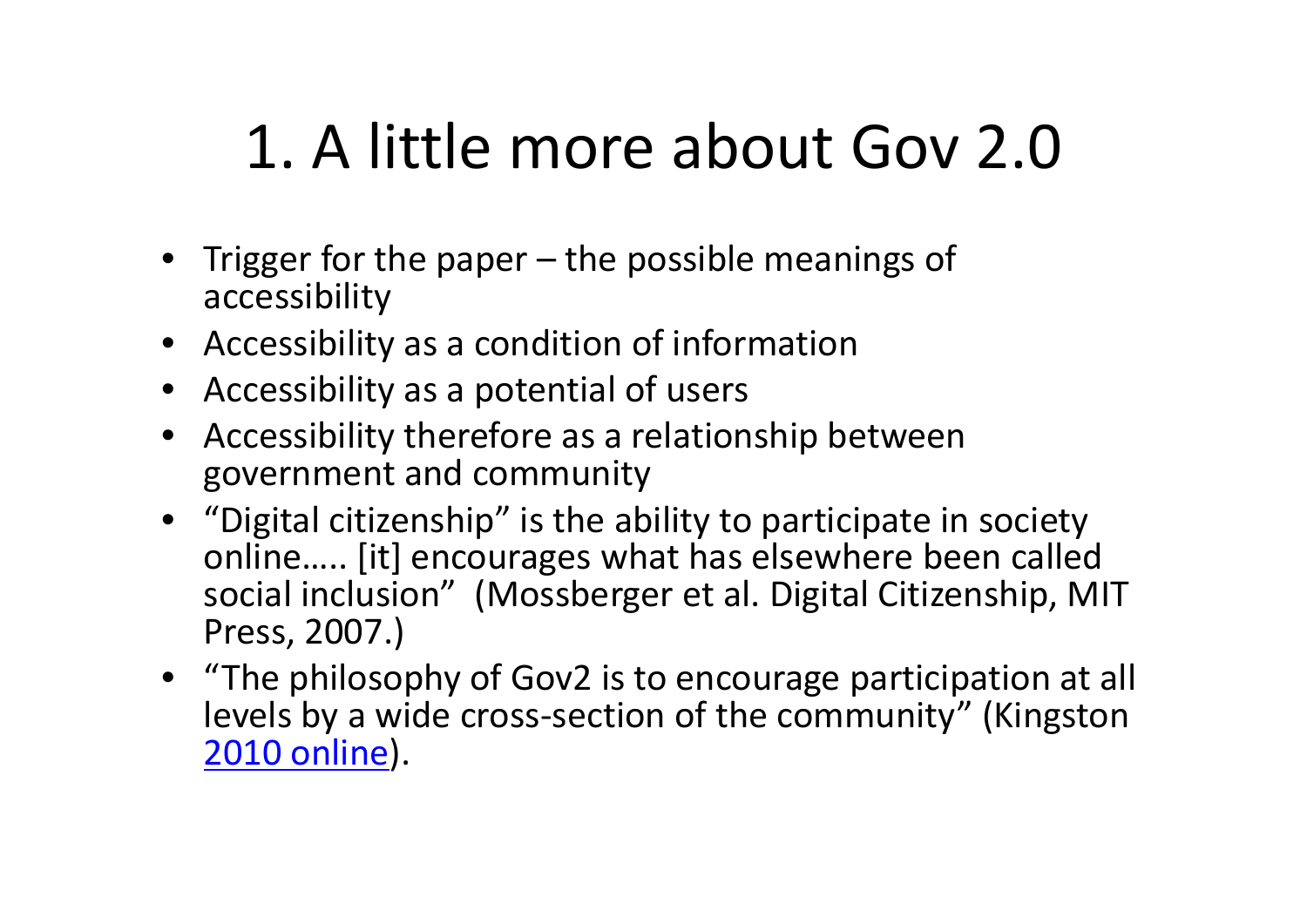- "the burden of the Task force's message …is that 'non ‐sensitive' data should be freely available, open, machine readable etc." (<mark>N [Gruen](http://gov2.net.au/blog/2009/12/07/draftreport/#comment-13028)</mark> Gov2.0 TF chair)
- Engage report : [Getting](http://www.finance.gov.au/publications/gov20taskforcereport/index.html) on with Govt 2.0 Dec 2009
- Rec 9 Accessibility:
	- a. Full compliance with WCAG (Web Content Accessibility Guidelines)– whichever version is mandated by govt
	- b. If not compliant provide timetable to compliance
	- Only ref to "multiple languages" is in OECD principles, and not referred to by TF as an accessibility issue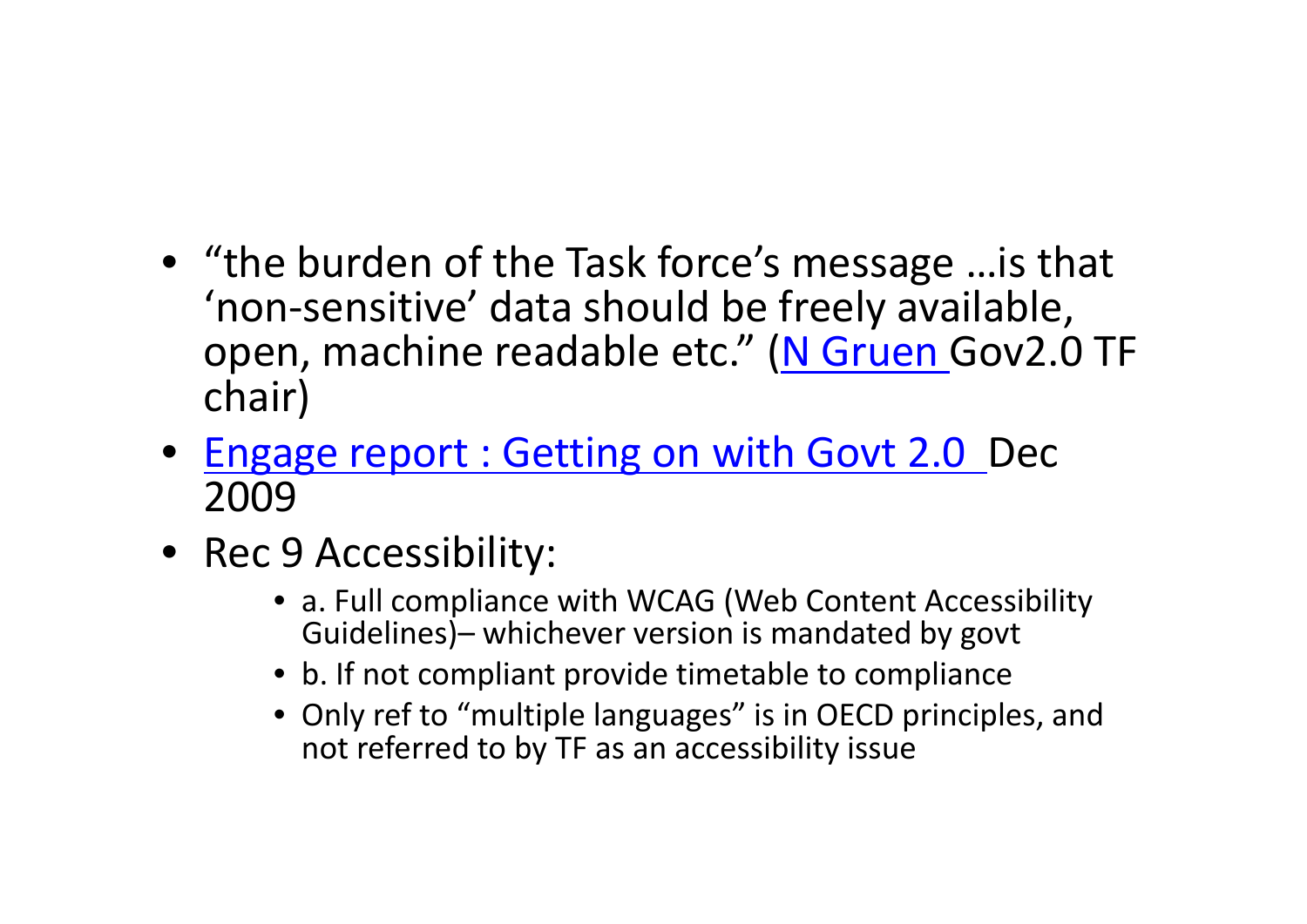### A conversation about accessibility

- The Gov 2.0 blog and the issue of participation
	- Jakubowicz arguing report [misses](http://gov2.net.au/blog/2009/12/07/draftreport/#comment-5837) the point on accessibility
	- Collins <u>[responds](http://gov2.net.au/blog/2009/12/07/draftreport/#comment-5839) that TF is concerned a</u>nd well-meaning even if issues not mentioned
	- Bostock argues that A, E and D issues are the [forefront](http://gov2.net.au/blog/2009/12/07/draftreport/#comment-5850), especially in video.gov.au in pulling down walls of discrimination
	- $-$  Jakubowicz says its <u>not [whether](http://gov2.net.au/blog/2009/12/07/draftreport/#comment-5961) people are aware </u>but how they define the issues and what they do in advancing the accessibility agenda
	- Clark agrees that the report is [appalling](http://gov2.net.au/blog/2009/12/07/draftreport/#comment-5997) on the issue of enhancing social democratic participation; "access is an active process where Governments and services must reach out and actively engage with the citizen".
	- $-$  Davies says the [technologies](http://gov2.net.au/blog/2009/12/07/draftreport/#comment-6032) "are, by their very nature, democratising", and that the Social Inclusion agenda is the way to go to cover the issues.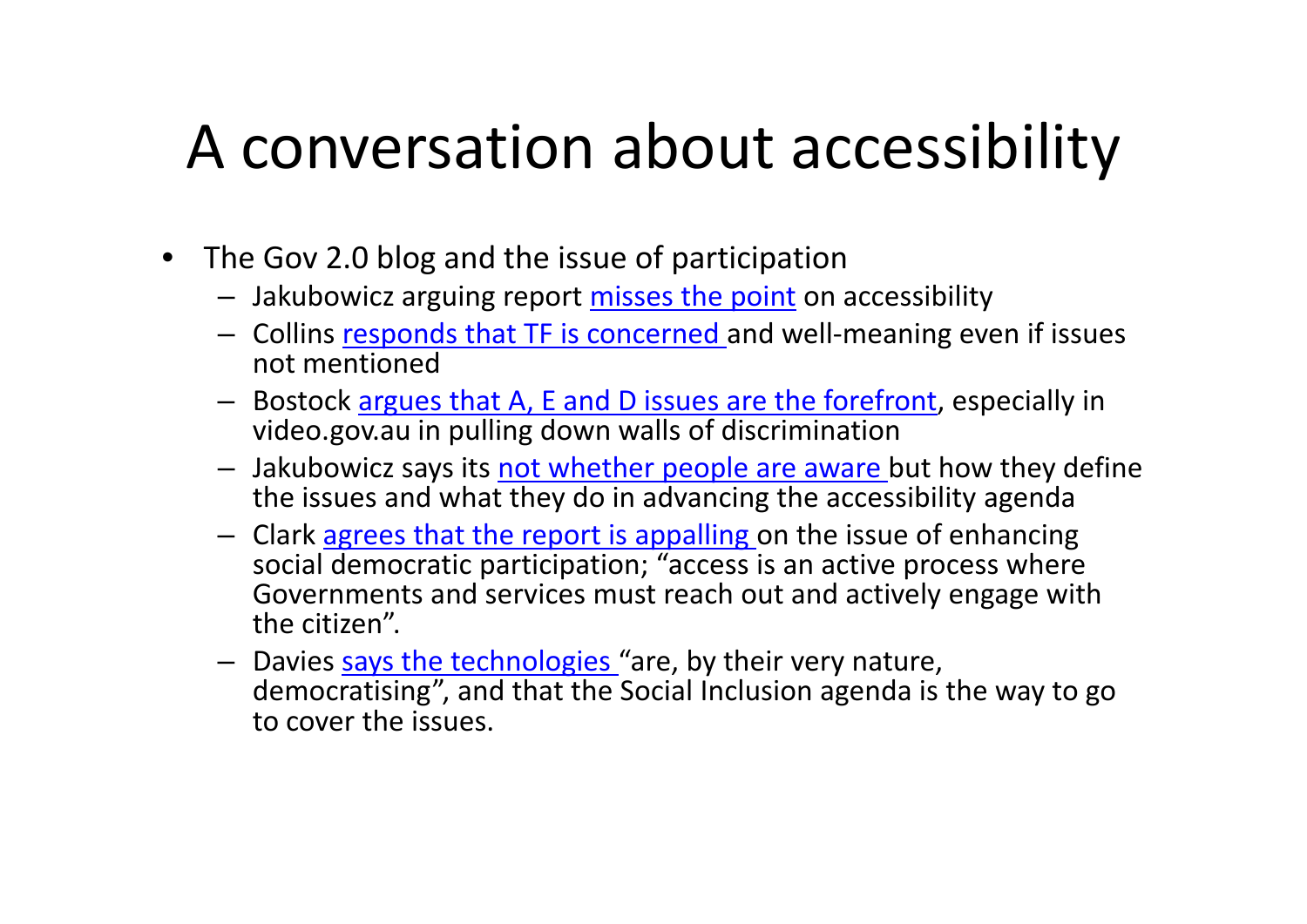# AHRC guidelines

- [Gladman](http://blog.linkaffiliates.net.au/2010/02/04/becoming-clear-changes-forecast-for-australian-web-accessibility-requirements/) on changes to Australian guidelines:
	- – $-$  accessible web design should ensure that all users can access the content regardless of their location, experience or type of computer technology – particularly users with disabilities. Web content designed without consideration of accessibility will often have access issues for people with disabilities or technological limitations. Whilst accessibility of web content is often aligned with catering to disabled users there are significant benefits for the majority of users if content is accessible.
	- –— <u>Web Content [Accessibility](http://www.youtube.com/watch?v=MO2gpA91fR8&cc=1) Guidelines (</u>WCAG) are a requirement, particularly for publicly funded web content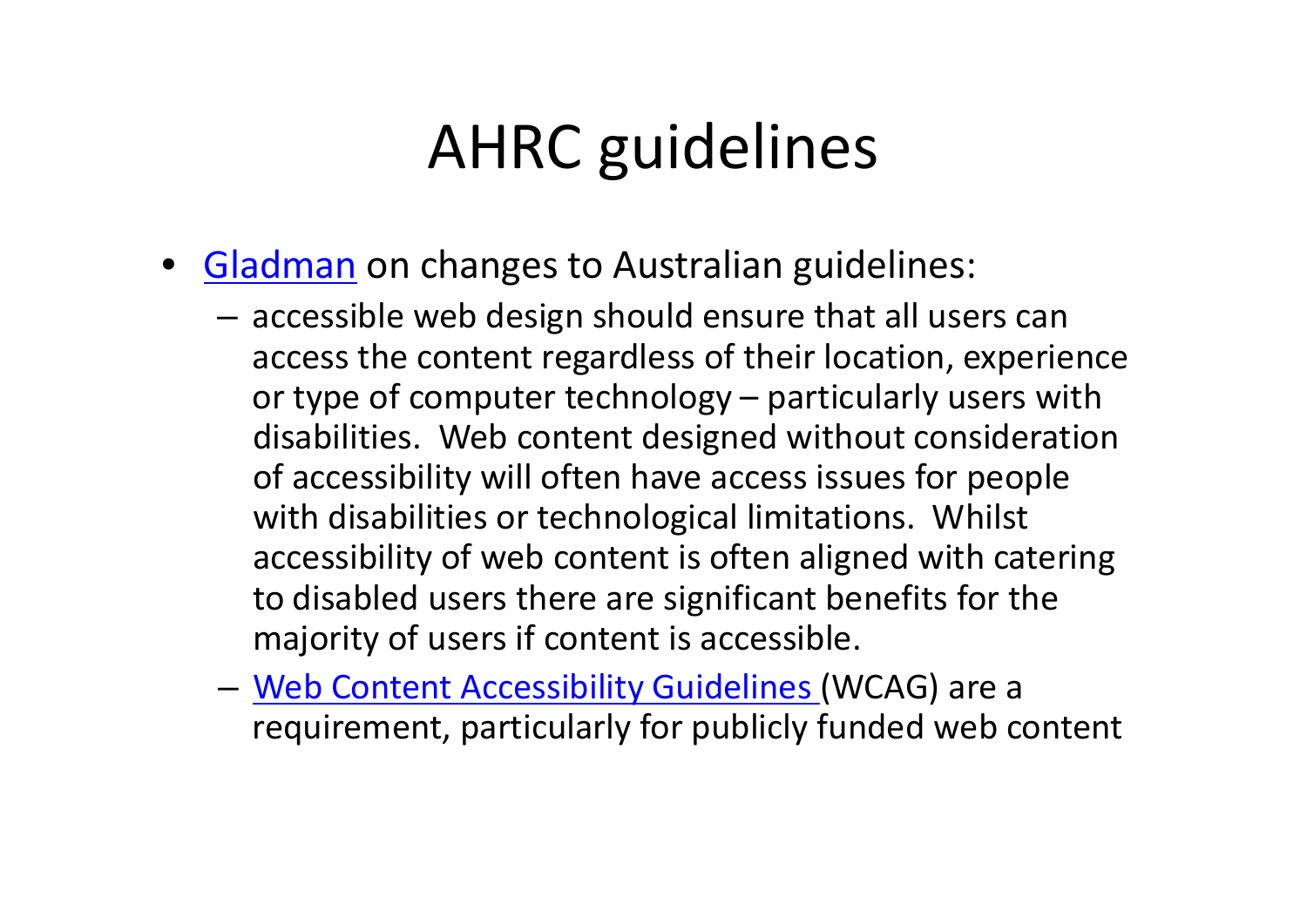## The political challenge of moving from web 1.0 to 2.0

- Access eg challenges such as user generated content; flash video; mashups;
	- –— Disability
		- ‐ve Visual cues; video content; audio; rapidity; less access to technology; lower educational levels
		- +ve Community building; asynchronous; iPhone apps (eg Autism); engagement; non‐text possibilities
	- – $-$  Cultural diversity
		- ‐ve language; bimodal patterns of education; translation issues; complexity of mainstream delivery
		- +ve community building; non‐text possibilities;
	- Poverty
		- -ve no technology; low literacy; under-developed verbal skills
		- Potential for learning and skill acquisition; opportunity to participate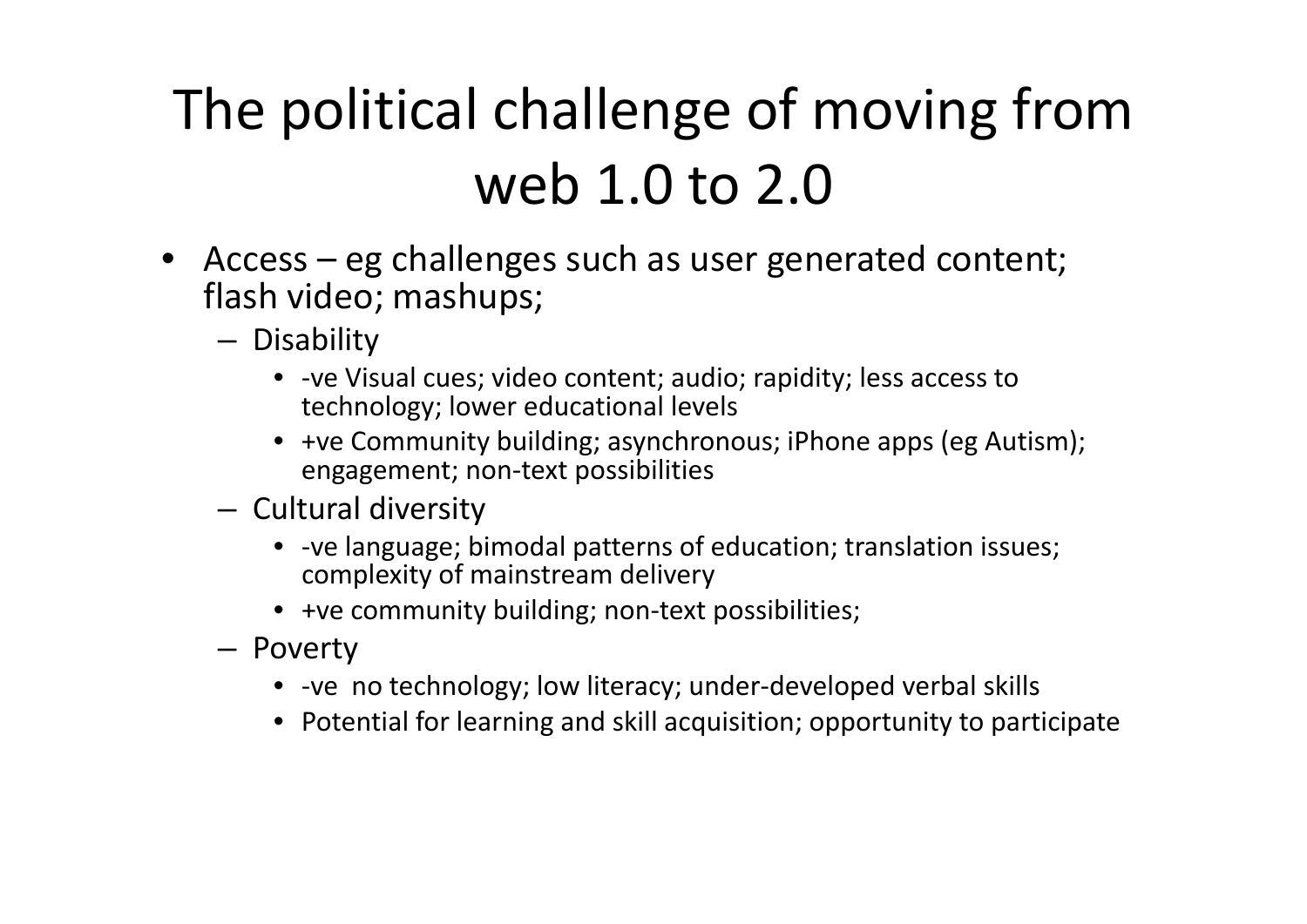#### W3C on moving from WCAG 1.0 to WCAG 2.0

- •• W3C [provides](http://www.w3.org/WAI/presentations/WCAG20_benefits/WCAG20_benefits.html) detailed advice, including worked examples
- • WCAG 2.0 Quick [Reference](http://www.w3.org/WAI/WCAG20/quickref/#guidelines) List
	- – 1.1 Text Alternatives: Provide text alternatives for any non‐text content so that it can be changed into other forms people need, such as large print, braille, speech, symbols or simpler language.
	- –1.2 Time-based [Media](http://www.w3.org/WAI/WCAG20/quickref/#media-equiv): Provide alternatives for time-based media.
	- – 1.3 Adaptable: Create content that can be presented in different ways (for example simpler layout ) without losing information or structure.
	- – 1.4 Distinguishable: Make it easier for users to see and hear content including separating foreground from background.
	- –2.1 Keyboard Accessible: Make all functionality available from <sup>a</sup> keyboard.
	- –2.2 Enough Time: Provide users enough time to read and use content.
	- –2.3 Seizures: Do not design content in <sup>a</sup> way that is known to cause seizures.
	- –2.4 Navigable: Provide ways to help users navigate, find content and determine where they are.
	- –3.1 Readable: Make text content readable and understandable.
	- –3.2 Predictable: Make Web pages appear and operate in predictable ways.
	- –3.3 Input Assistance: Help users avoid and correct mistakes.
	- – 4.1 Compatible: Maximize compatibility with current and future user agents, including assistive technologies.
	- –Conformance Requirements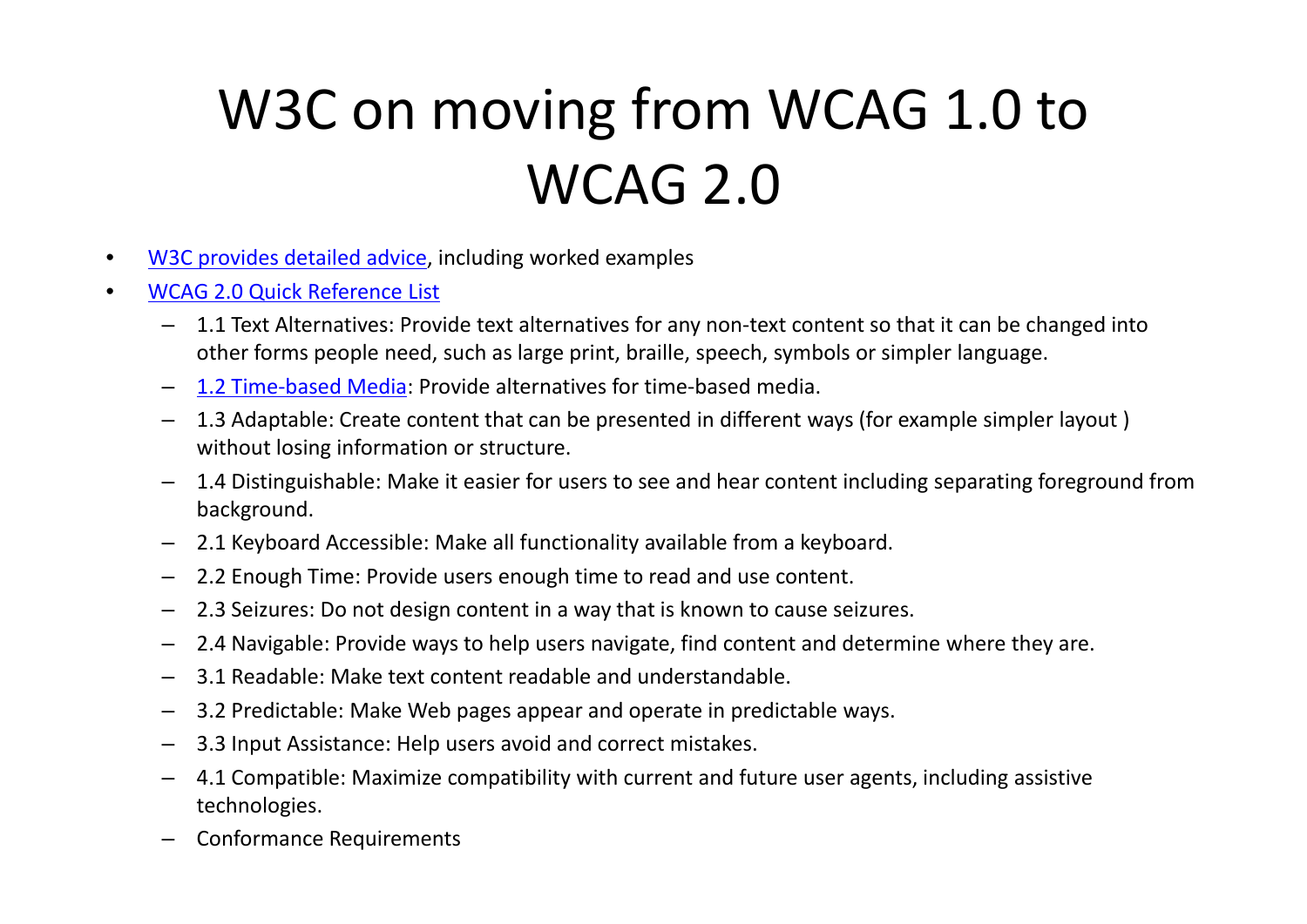## Video content: how to engage?

- Adobe Flash OK to [create](http://www.adobe.com/accessibility/products/flash/tutorial/) but what about imported content?
- **Looking at [CulturalDiversity](http://culturaldiversity.net.au/index.php?option=com_content&view=article&id=277:human-rights-in-australia&catid=21:human-rights-blogs) News where we** see all of these issues emerging ‐‐ <sup>a</sup> YouTube video made by Chinese TV with Chinese subtitles, English labels, and English text short summary, but no transcript or signing version.